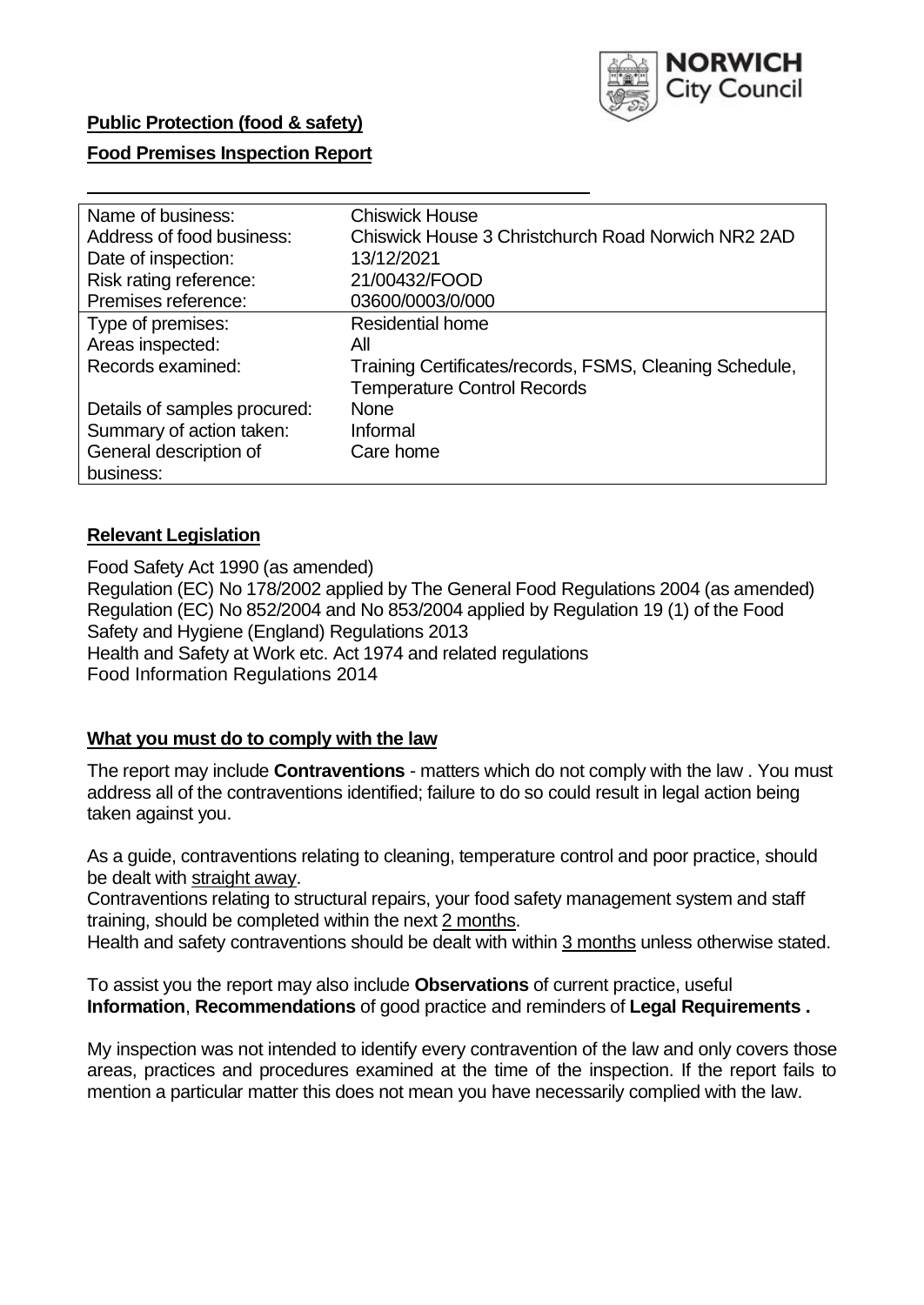# **FOOD SAFETY**

# **How we calculate your Food Hygiene Rating:**

 The food safety section has been divided into the three areas which you are scored against for the hygiene rating: 1. food hygiene and safety procedures, 2. structural requirements and 3. confidence in management/control procedures. Each section begins with a summary of what was observed and the score you have been given. Details of how these scores combine to produce your overall food hygiene rating are shown in the table.

| <b>Compliance Area</b>                     |          |    |                | <b>You Score</b> |                |    |           |    |                |  |  |
|--------------------------------------------|----------|----|----------------|------------------|----------------|----|-----------|----|----------------|--|--|
| Food Hygiene and Safety                    |          |    |                | $\Omega$         | 5              | 10 | 15        | 20 | 25             |  |  |
| <b>Structure and Cleaning</b>              |          |    | $\Omega$       | 5                | 10             | 15 | 20        | 25 |                |  |  |
| Confidence in management & control systems |          |    | $\overline{0}$ | 5                | 10             | 15 | 20        | 30 |                |  |  |
|                                            |          |    |                |                  |                |    |           |    |                |  |  |
| <b>Your Total score</b>                    | $0 - 15$ | 20 | $25 - 30$      |                  | $35 - 40$      |    | $45 - 50$ |    | > 50           |  |  |
| <b>Your Worst score</b>                    | 5        | 10 | 10             |                  | 15             |    | 20        |    | $\blacksquare$ |  |  |
|                                            |          |    |                |                  |                |    |           |    |                |  |  |
| <b>Your Rating is</b>                      | 5        | 4  |                | 3                | $\overline{2}$ |    |           |    | $\Omega$       |  |  |

Your Food Hygiene Rating is 5 - a very good standard



# **1. Food Hygiene and Safety**

You have a good track record. There are some minor contraventions which require your attention.Your records are appropriate and generally maintained. **(Score 5)** 

#### Hand-washing

**Contravention** The following indicated that hand-washing was not suitably managed::

• no soap was available at the dedicated wash hand basin. The soap supply was refreshed when this was brought to your attention. This highlighted an operational breakdown within your in-house procedures.

 **Legal Requirement** Wash hand basins must be provided with hot and cold running water and suitable drainage; soap and a hygienic way to dry hands.

#### Personal Hygiene

**Observation** I was pleased to see that standards of personal hygiene were high.

# **2. Structure and Cleaning**

The structure facilities and standard of cleaning and maintenance are all of a good standard and only minor repairs and/or improvements are required. Pest control and waste